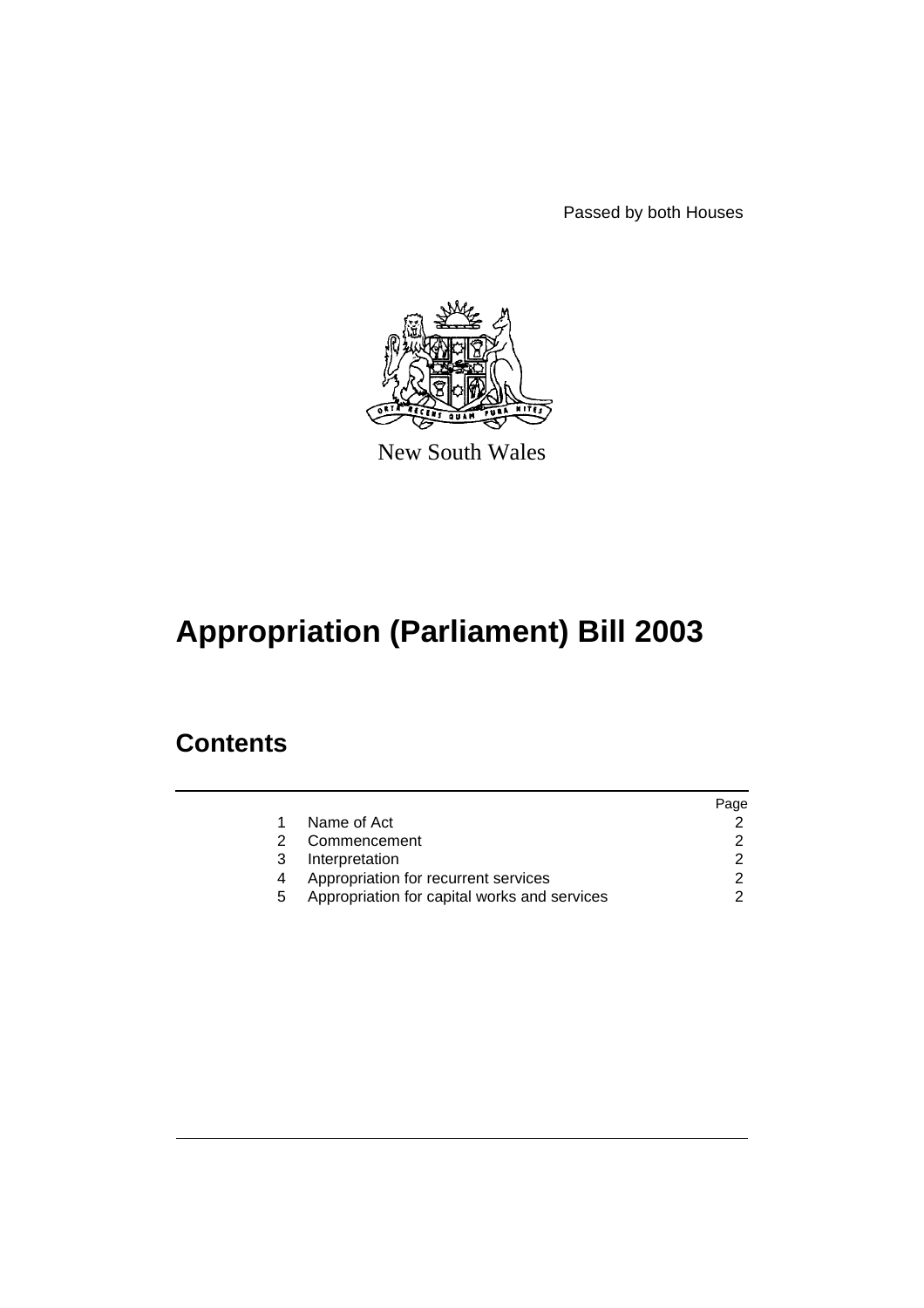*I certify that this PUBLIC BILL, which originated in the LEGISLATIVE ASSEMBLY, has finally passed the LEGISLATIVE COUNCIL and the LEGISLATIVE ASSEMBLY of NEW SOUTH WALES.*

> *Clerk of the Legislative Assembly. Legislative Assembly, Sydney, , 2003*



New South Wales

## **Appropriation (Parliament) Bill 2003**

Act No , 2003

An Act to appropriate out of the Consolidated Fund sums for the recurrent services and capital works and services of the Legislature for the year 2003–04.

*I have examined this Bill, and find it to correspond in all respects with the Bill as finally passed by both Houses.*

*Chairman of Committees of the Legislative Assembly.*